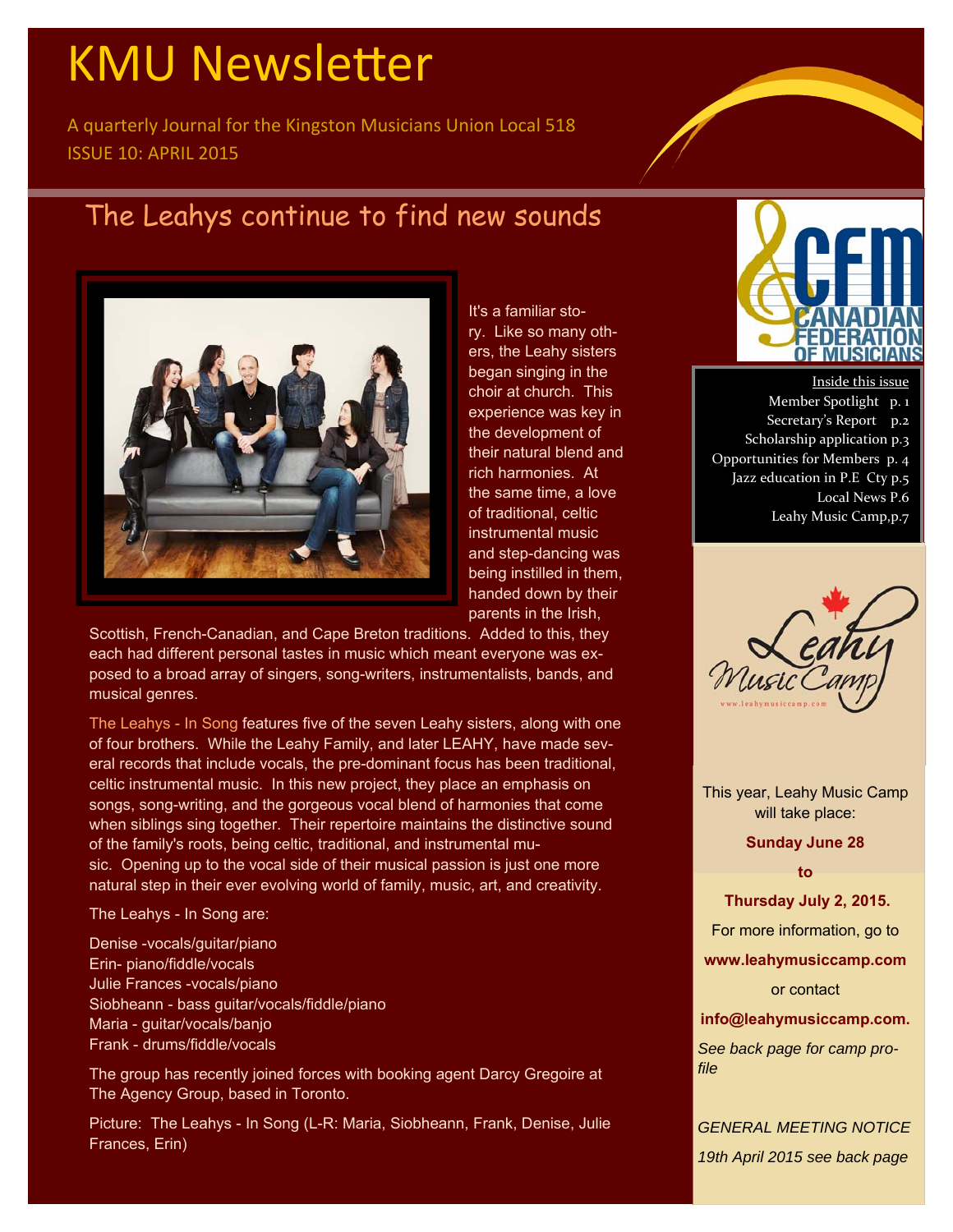

### *FROM THE SECRETARY/TREASURER'S*

### *WHY JOIN THE UNION?*

"The musicians union is the largest organization in the world dedicated to representing professional musicians", and yet I still get asked by members what it is that the organization does for its membership. With this in mind I did some research and here are just 10 reasons for being a member of the Canadian Musicians Union:

- 1) Pensions- the Canadian Musicians Pension Fund is one of the best in Canada and the only fund of its kind available to Canadian Musicians.
- 2) Health and Travel benefits- the Canadian Federation has negotiated good rates for musicians if they need health or travel benefits. They are also negotiating with the airlines so that travelling with your instrument can be straight forward and fair.
- 3) Instrument and Liability Insurancethe CFM has an agreement with HUB insurance that can offer musicians affordable and competitive rates to protect their valuables.
- 4) Referral services- The AFM and CFM have set up free referral services such as go pro and AFM entertainment.
- 5) Financial assistance- If a musician gets sick and is out of pocket the AFM and CFM have resources to temporary relieve some financial burden.
- 6) Automatic registration for possible royalties- the AFM/CFM advocates the rights of musicians in their live and recorded performances and collects and distributes government mandated or other compulsory royalties of remuneration to collective administration.
- 7) The AFM/CFM has specialized departments that offer experience and expertise in assisting members with immigration, media recordings,

symphonic and theatrical matters, touring, freelance musicians and membership services, contract negotiations and administration, and management of royalties.

- 8) The CFM is proactive in the legislative process and instrumental in bringing about federal and provincial status to the artist, as well as copyright laws and new payments to musicians from new tariffs.
- 9) As a member of the Canadian Federation of Musicians you collectively help musicians in both Canada and the United States of America minimize potential threats of exploitation and theft of your intellectual property.
- 10) The AFM and CFM officials have negotiated wage and working conditions in order to maintain minimum standards for its members involved in recording, TV shows, music videos, commercials, films, video games and travelling theatrical productions.

If we take a look at other professions: Teachers, Engineers, Doctors, Lawyers, Dentists, etc. each one of these professions has an organization that sets standards, rates, and generally protects the profession. It's not a choice to belong, it's a requirement of their qualification to practice in the profession. Then why do we as musicians, who have an organization with over 100 years of experience, that has fought to improve conditions and work practices, and that provides services tailored to the music profession, choose to ignore and question this organisation that has been set up to protect our interests? Dues for this Local are very low, averaging \$12.83/mth. The office is available 24/7 so given what the union offers, and the service we provide this is excellent value for your money.

Sue Moore

P.S. If you wish to find more reasons for belonging to this excellent organization check out Alan Willaert's article in the International Musician July 2013 Page 6-7. You can find a copy at afm.org "My AFM"



#### Dick Baldwin Memorial **Scholarship**

We are seeking applicants for the Dick Baldwin Memorial Scholarship. This is a tuition scholarship to provide subsidy to one percussion student for an academic school year.

The successful applicant will be awarded \$1600 which will be paid to his/her instructor/teacher on a 2 term basis.

If you have a student that may be eligible please have your student fill out the application page and send to the office no later than 30th April 2015 Auditions will be held in May The successful Applicant will be informed on 31st May 2015

If you require further information, or would like to donate to this scholarship contact the office.

#### **Candidate Requirements:**

1. Technical proficiency: A selection of percussion rudiments with Grade 8 RCM equivalency.

2. One solo piece chosen by the candidate that incorporates the required rudiments.

No taped submissions will be accepted

Contact the office for a comprehensive list of required rudiments

#### **NEXT GENERAL MEETING:**

Sunday 19th April @ 1:00pm

The Royale: 2485 Princess St,

Kingston, ON K7M 3G1

Important Information meeting

MPTF concerts in the Park Musicians' Pension Fund and MROC

#### OFFICE TIPS

- 1. Members information can change and so to help us help you please inform us of any change in your membership, or contact details.
- 2. Notification of annual dues will be published in the October Newsletter. If your membership expires before this date you will be contacted by the office. To avoid nasty fines, pay your dues on time.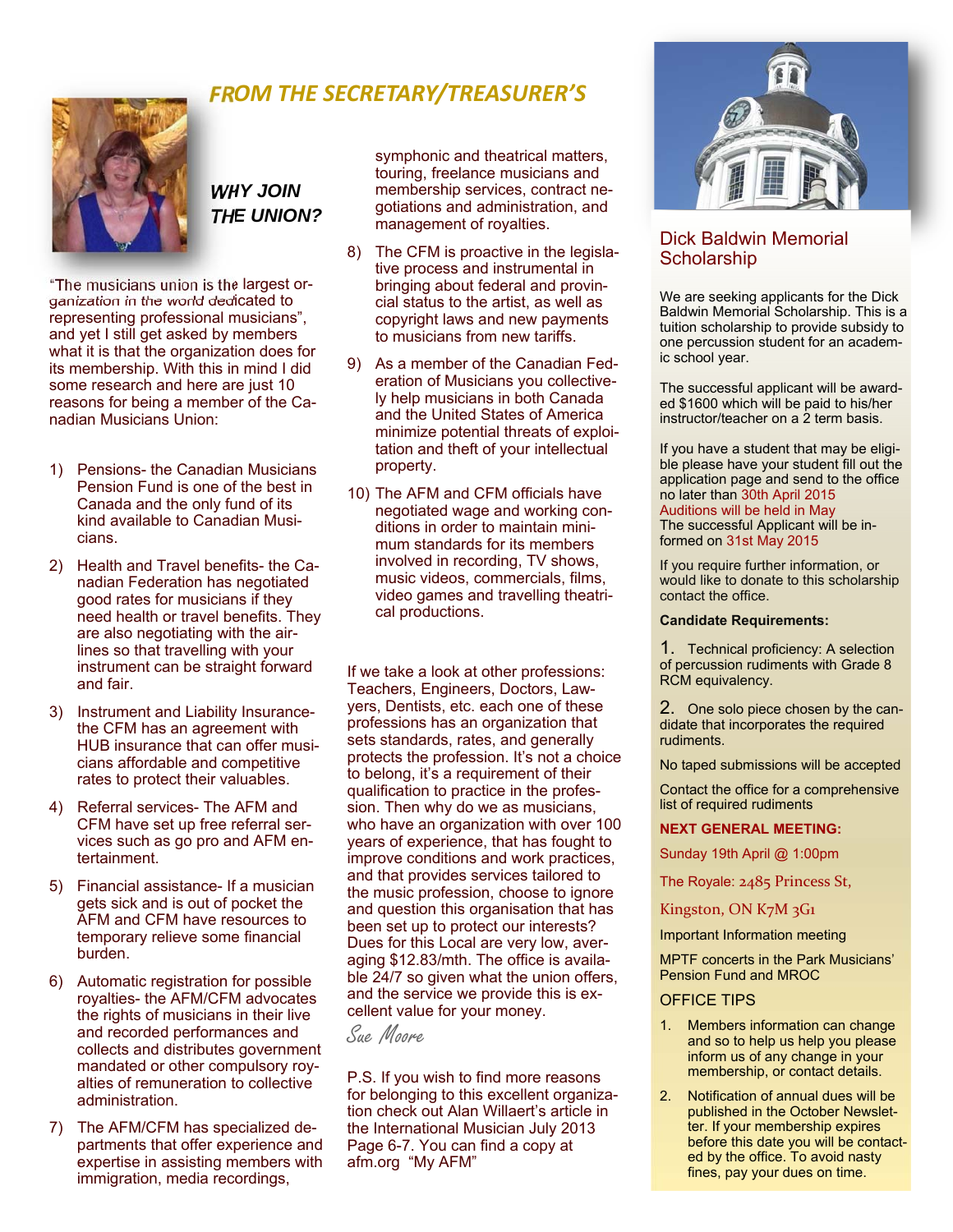#### *APPLICATION FOR THE DICK BALDWIN MEMORIAL PERCUSSION SCHOLARSHIP SPONSORED BY THE KINGSTON MUSICIANS UNION - LOCAL 518 OF THE CANADIAN FEDERATION OF MUSICIANS.*

| TEACHER(S) (Name and Contact details)                        |  |  |
|--------------------------------------------------------------|--|--|
|                                                              |  |  |
|                                                              |  |  |
| TELL US WHY YOU DESERVE THIS SCHOLARSHIP (200 words or less) |  |  |
|                                                              |  |  |
|                                                              |  |  |

#### *CANDIDATE REQUIREMENTS*

*The Candidate will:* 

*1. In an audition show technical proficiency in selected drum set or percussion rudiments (contact office).* 

- *2. Prepare a solo piece that incorporates the required rudiments*
- *3. No Taped submissions will be accepted*
- *4. Submit Application on or before 5 pm 30th April 2015*

#### *CONDITIONS OF SCHOLARSHIP*

*This scholarship is a one-time event and is for forty weekly or twenty bi-weekly 30 to 40 minute lessons over a period of seven to eight months (Sept 2015 to June 2016)* 

*The teacher will submit a report of the student's progress to the KMU Sec/Treas. at the conclusion of each 13 week period in January and June 2016* 

*The KMU will pay the teacher January 30 and June 30 2016* 

*If the teacher reports to the KMU that the student is failing to profit from lessons then the KMU Board of Directors, in consultation with the teacher, may withdraw support and seek another candidate for the balance of the term* 

|  | <i>⊔ale …………………………</i> |
|--|------------------------|
|--|------------------------|

*Parent/guardian signature …........................................... Date ….........................* 

*For further information contact Sue Moore, Sec//Treasurer Kingston Musicians Union 613 542 3732 or kingstonmusicians@gmail.com*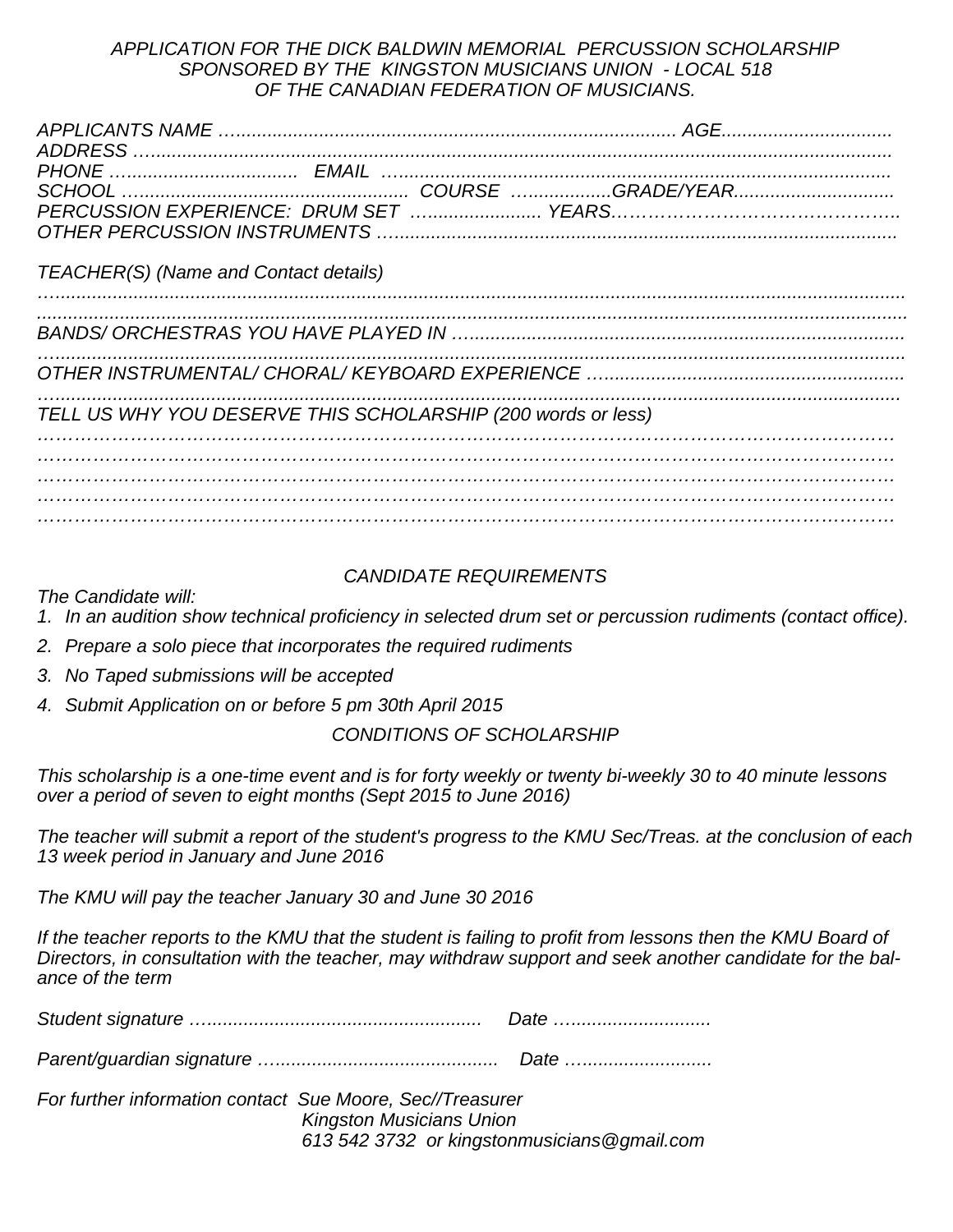#### OPPORTUNITIES FOR MEMBERS



#### **CBC Searchlight 2015**

Tune up your guitars and warm up your vocal cords as CBC Music presents Searchlight 2015 - The Hunt for Canada's Best New Artist. Last year, thousands of Canadian bands showcased their range of musical abilities. Lauren Mann & The Fairly Odd Folk took home the grand prize of a showcase at the CBC Music Festival and \$20,000 in gear from Yamaha. Many other bands received radio play and national exposure that led to record deals, more radio play, coverage in newspapers and magazines, and tons of new fans.

Submissions open on March 2. There are a couple of rounds of voting at the regional level and a national winner is due to be declared on May 15. Choose your song that will represent you throughout Searchlight, and head to CBC Music to create an artist profile. (click on join and create a musicians profile).

#### Questions?

Contact Denis Calnan | Associate Producer CBC Music | Searchlight (w) 416-205-7979 denis.calnan@cbc.ca @DenisCalnan cbcmusic.ca/searchlight

#### **CFM and MROC join forces!**

Recently there has been an update to the membership application form for new members. This update was added as a result of the new agreement between MROC and the Canadian Conference, approved by the Delegates of the 2014 Canadian Conference [Ottawa].

#### *What is MROC?*

The Musicians' Rights Organization Canada (MROC) is a not -for-profit collective that collects and distributes royalties for performers. These royalties are payable under copyright legislation and reflect the rights of performers to be paid fairly for the broadcast and public performance of their recorded works. In Canada, these royalties cover a variety of broadcasts, including commercial radio, CBC radio, satellite radio and background music.

Until recently, only songwriters have received royalties when their songs have been broadcast. Organizations like SOCAN are responsible for distributing these royalties to songwriters. Now, because of legislation that recognizes the contribution of performers in the creation of sound recordings, royalties are also available for performers. The CFM has made these changes so that musicians can take advantage of what is owed to them in royalties. MROC is responsible for distributing these royalties to performers.

#### *Can an existing member of the CFM join MROC?*

The answer to this is yes and we encourage you to do so. If you are a musician or vocalist who has performed as a featured or background performer on a sound recording in the last 50 years, MROC may have royalties for you.

#### *My music is played in many countries. How does MROC help me with collection of overseas royalties?*

MROC works for you beyond Canada. MROC has agreements with collective management organizations from around the world – including the UK and the United States – for the collection and distribution of your royalties.

#### **For more information, and to learn how to join MROC, visit their website: musiciansrights.ca**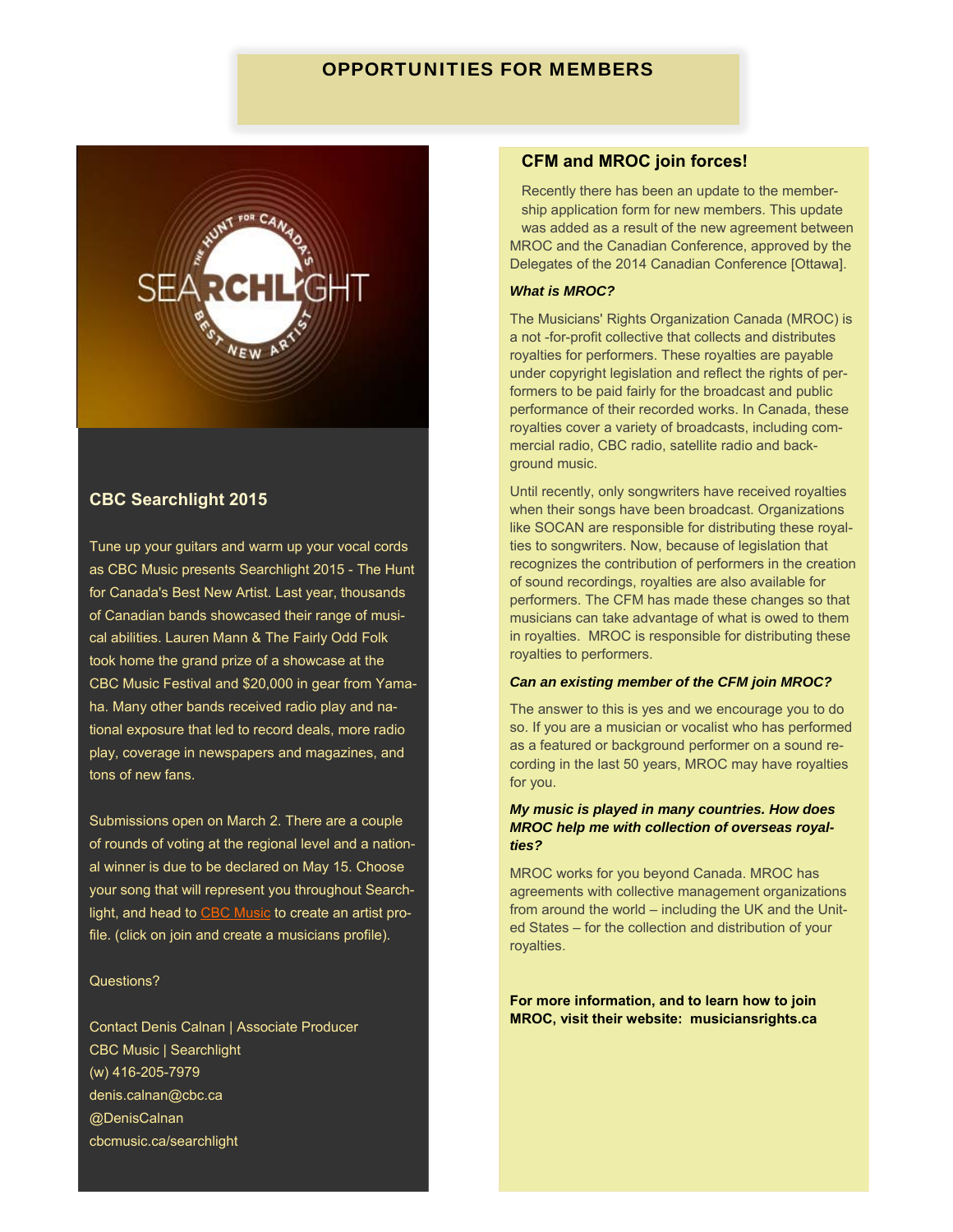## **TD Jazz Education Program - Jazz jewel in Prince Edward County**

It's Canada's best-kept secret in music education. And it's happening in Prince Edward County…which could easily be consid‐ ered one of Canada's jumpin' jazz joints.

The TD Jazz Education Program – organized by the Prince Edward County Jazz Festival - is like Bill Gates and Mark Zuckerberg coming to Picton and spending three days with your kids on the fu‐ ture of technology. Or maybe Margaret Atwood and Leonard Cohen and a weekend's worth of writing workshops. There's more. Not only do student musicians get three days of mentoring from Canada's greatest jazz stars, they get to play with them in concert, too.

Between April 10th and 12th, about 75 southern Ontario high school musicians will gather at Isaiah Tubbs Resort to practise and talk about big band jazz, under the guidance of seven of Can‐ ada's elite performers. On Sunday the 12th, students will actual‐ ly do some jammin' with their mentors as they play in concert with the Brian Barlow Big Band at Picton's Regent Theatre.

"We've participated in Musicfest Canada and other higher end festivals and the Picton experience is by far the best in every way," according to Dave Noble, who's in charge of the Campbell‐ ford District High School Jazz Orchestra, one of Canada's best. "It provides an environment of collegial collaboration for students, inspiring them to push beyond and aim higher in their jazz per‐ formance and education."

#### His students agree.

Sixteen‐year‐old trumpeter Meaghan Steinmann says she was inspired by the pros, and that playing at a higher level was more achievable. "Even when I'm playing in rehearsals now, I often think back to the workshops and rehearsals from Picton," she adds. Peter Wowk, a 17‐year‐old saxophonist, says it's a com‐ plete immersion into jazz with the best in the business. "What makes it special is the great time you have with peers who want to share the same experience."

Organizer Blair Yarranton says three students who went through the program have gone on to be selected as "Rising Young Stars" of the Prince Edward County Jazz Festival. Two have established solid careers in the music business. This year's mentors and their performing credit capsules:

Russ Little (trombone) - founding member of Lighthouse, Woody Herman, Count Basie, first‐call studio musician for four decades, NFL Football, American TV networks, SCTV

Colleen Allen (saxophone) – Molly Johnson, Anne Murray, Holly

Cole, Cirque de Soleil, Rita MacNeil, Shirley Eikhard

Robi Botos (piano) – Branford Marsalis, Chaka Khan, Al Jarreau, Michael and Randy Brecker, Jake Hanna, Sophie Millman, Nikky Yanofsky, Peter Appleyard, Toots Thielemans, Guido Basso

Steve McDade (trumpet) ‐ Rob McConnell & The Boss Brass, Ella Fitzgerald, Ray Charles, Aretha Franklin, Mel Torme, Diana Krall, **Manteca** 

Brian Barlow (drums and percussion) ‐ first‐call studio musi‐ cian, Rob McConnell and the Boss Brass, Alanis Morrissette, Toronto Symphony, Ella Fitzgerald, Mel Torme, Ringo Starr, To‐ ny Bennett, Shania Twain, Diana Ross, The Lion King, Crazy For You, Jesus Christ Superstar

Scott Alexander (bass) – Rob McConnell and the Boss Brass, Moe Koffman, Guido Basso, Herb Ellis, Clarke Terry, Zoot Sims, Salome Bey

Mike Francis (guitar) – first‐call studio guitarist, commercial jingles (Coca‐Cola, Pepsi, McDonalds, Budweiser, Harvey's, Ca‐ nadian Tire, etc,. etc.), TV and movies (Beetlejuice, Fraggle Rock, The Muppet Show, Sesame Street, Beverly Hills 90210, Street Legal)

Participating jazz orchestras: O'Neill C.V.I. (Oshawa), Anderson C.V.I. (Whitby), Campbellford D.H.S., and Centennial S.S. (Belleville)

The students will perform in a culminating concert with the Brian Barlow Big Band on Sunday April 12th at 2 p.m. at the Re‐ gent Theatre in Picton.

**For ticket information, please visit the website of the Prince Edward County Jazz Festival. www.pecjazz.org** 

**For further informaƟon: Blair Yarranton Director, TD Jazz EducaƟon Program** 

**613‐392‐3924 byarranton@gmail.com** 



Clarinetist John Johnson, one of Canada's first‐call saxophone/woodwind players, jams with members of the Campbellford District High School Jazz Or‐ chestra at the 2013 TD Jazz Education Program con‐ cert, presented by the Prince Edward County Jazz Festival.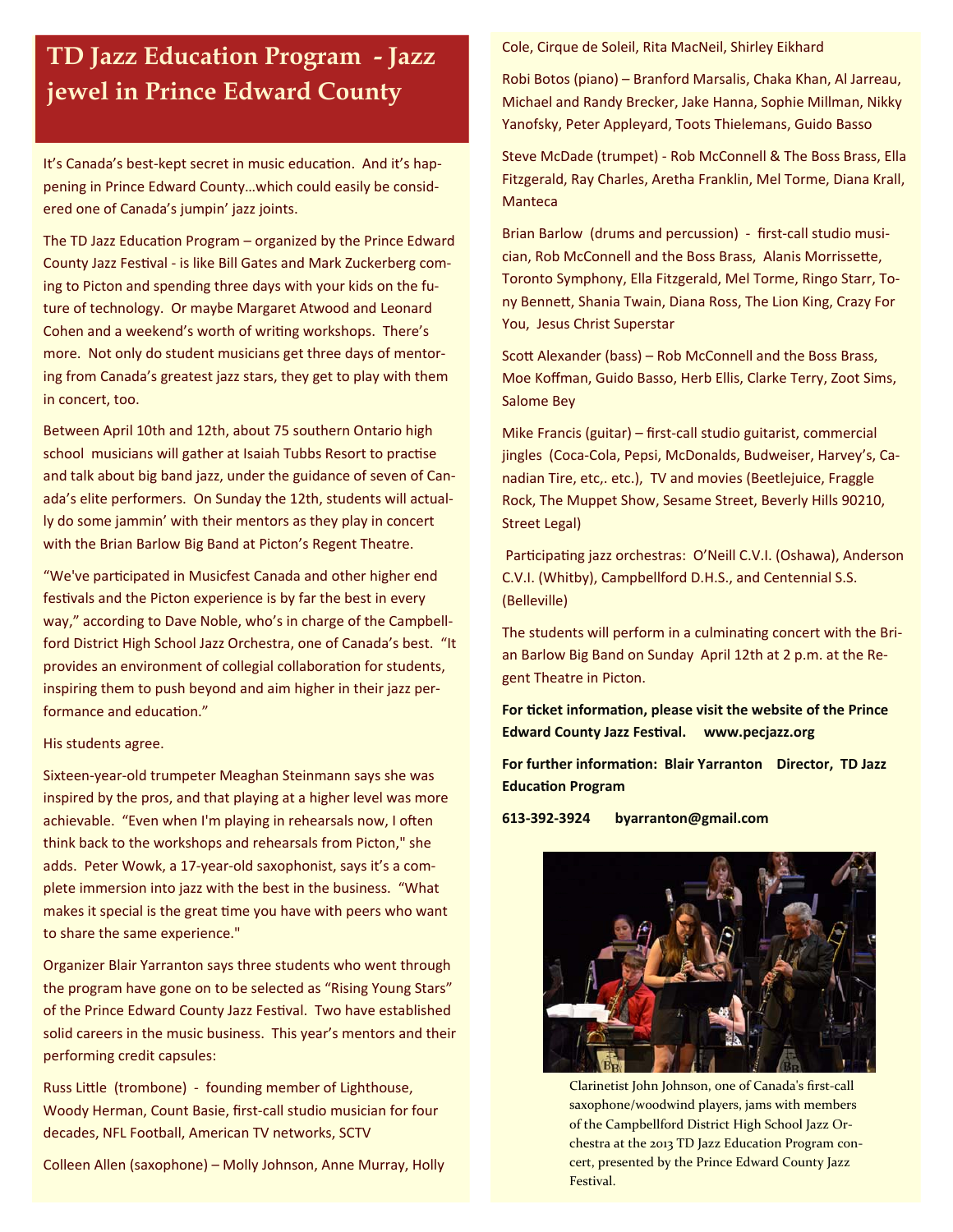### **What do you get when you mix guitar and trombone? Canadian office we may not have been able**



Yes, guitar and trombone. A very unusual combination, but before anyone runs away to hide, it sounds very mellow, very relaxing.

Andy Sparling and David Reed play jazz and swing standards, with some pop classics as well. They include everything from Sinatra to Henry Mancini to the big bands to Antonio Carlos Jobim bossa novas, Satchmo, the Beatles, Duke Ellington (lots of him!), Count Basie,etc. etc. Straight ahead jazz, swing, and latin, with some curve-balls now and then. All of it great, recognizable tunes....the best of the twentieth century.

The Starpainters are playing at the Old Church Theatre to help raise funds for the Roy Bonisteel Tribute Garden.

We require reservations at our little venue so contact us soon and we'll add you to the guest list. Thursday March 12th at 7PM, For more info.

Phone or text (613 848-1411 or email oldchurchtheatre@gmail.com You'll find a map and other interesting stuff at the Old Church Theatre website.

### **LOCAL 518 NEWS**

#### **MPTF UPDATE**

As the summer approaches the office is preparing for the summer program of Park Concerts. In pre‐ vious years we have relied on obtaining at least 30% of funding for these concerts from the Musi‐ cians Performance Trust Fund (MPTF).

Last year we experienced a shortfall of funds and had we not asked for intervention from our

to run the concerts. This year we still have no clear idea from the MPTF office as to what our budget is. The reality is that the money that has been there to support these pro‐ grams is running out.

Last summer the amount obtained from our Kingston and Gananoque sponsors was \$10,695.20 and \$4867.80 from MPTF funding We employed over 211 musicians giving 33 performances in 6 different locations in Kingston and Gananoque. This year the applica‐ tion for money from MPTF is more involved and time consuming. Along with the insecurity of getting any funding I am concerned that we will be faced with a considerable shortfall. Why has this occurred? Unfortunately we have become reliant on the 30-40% that is given to us from this fund and more of a concern our city sponsors have budgeted for only what we have billed them in the past. We are working with our sponsors to try and bring them up to date with the real costs to employ professional musicians for these events. However at this time, it appears likely that we will experience a significant shortfall. We **do not** encourage our members to play for less than scale as this does nothing to help the cause; in fact it has a detrimental effect for everyone. So with this in mind I would ask that you do not agree to play for less than the minimum scale and if you would like to be included on this year's lineup, be prepared to supply the relevant information that I will need to make the applications to MPTF. With assistance from the Canadian office, we are working to prepare some clear information to explain the situation to sponsors, and we will provide an up‐ date in the May Newsletter.